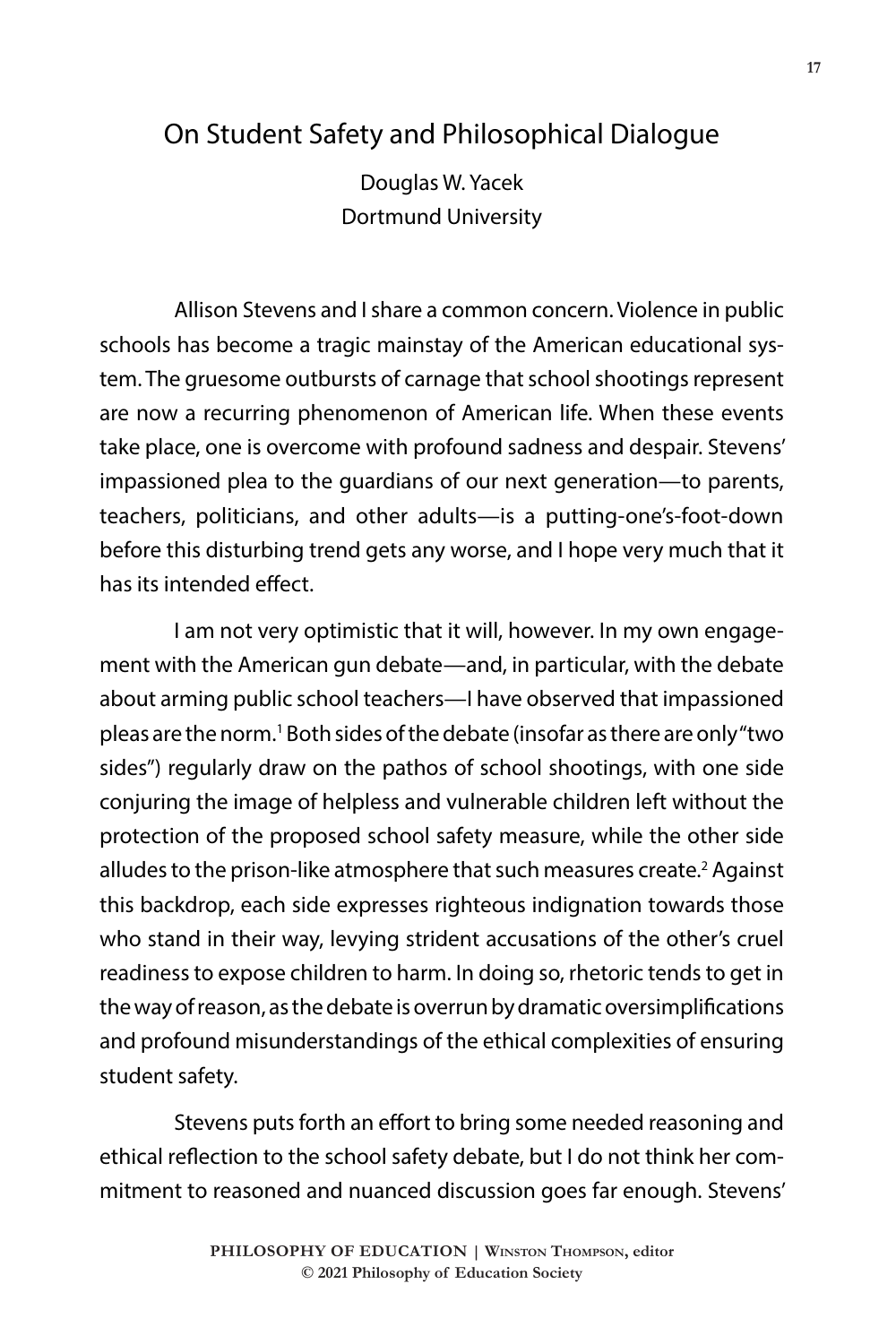analysis frequently gets caught up in imprecise generalizations about her topic, especially with respect to whom she thinks is responsible for school violence. According to Stevens, the people responsible for the problem of school violence is, simply, adults: "the critique is leveraged against the American adults who have had greater opportunity to influence national culture (in terms of years) and are able to vote."3 Of course, Stevens is right that adults share responsibility for the phenomenon of school violence. However, Stevens' accusation that adults "have allowed their inert political ideology to be a stand-in for actions that would have helped prevent school firearm violence" is, I think, an example of rhetoric getting in the way of reason. First, there are many adults—Stevens, too?—who care deeply about the problem of school violence and who have attempted to understand its causes and implications for modern schooling. Their concern with this topic may not have brought about the change Stevens and we all hope to see, but to call their ideology "inert" is to misunderstand what it means to live in a complex and pluralistic democratic society. The problem is that there is simply no direct line in democratic societies from one's activist aspirations to public policy. Pluralism means in practice that one's own visions of what constitutes a good society or a good public school inevitably run up against contrasting visions. In the US, there is a large swath of the population for whom the possession of guns is an important cultural practice. The adult who wants to change something in public policy regarding gun ownership and carriage will continually run up against this fact, not to mention many other socio-cultural factors that will counteract what he or she considers progress. The prominence that school shootings receive in the mass media is a clear example of such a factor, as the visibility that such treatment provides is often a perverse motivator for school shooters.4 In such circumstances, it is quite odd to blame those concerned about school safety for the factors that foil their efforts. Let us not forget that the parents of the victims of school shootings are in this group.

Stevens might insist that such "socio-cultural factors" are precisely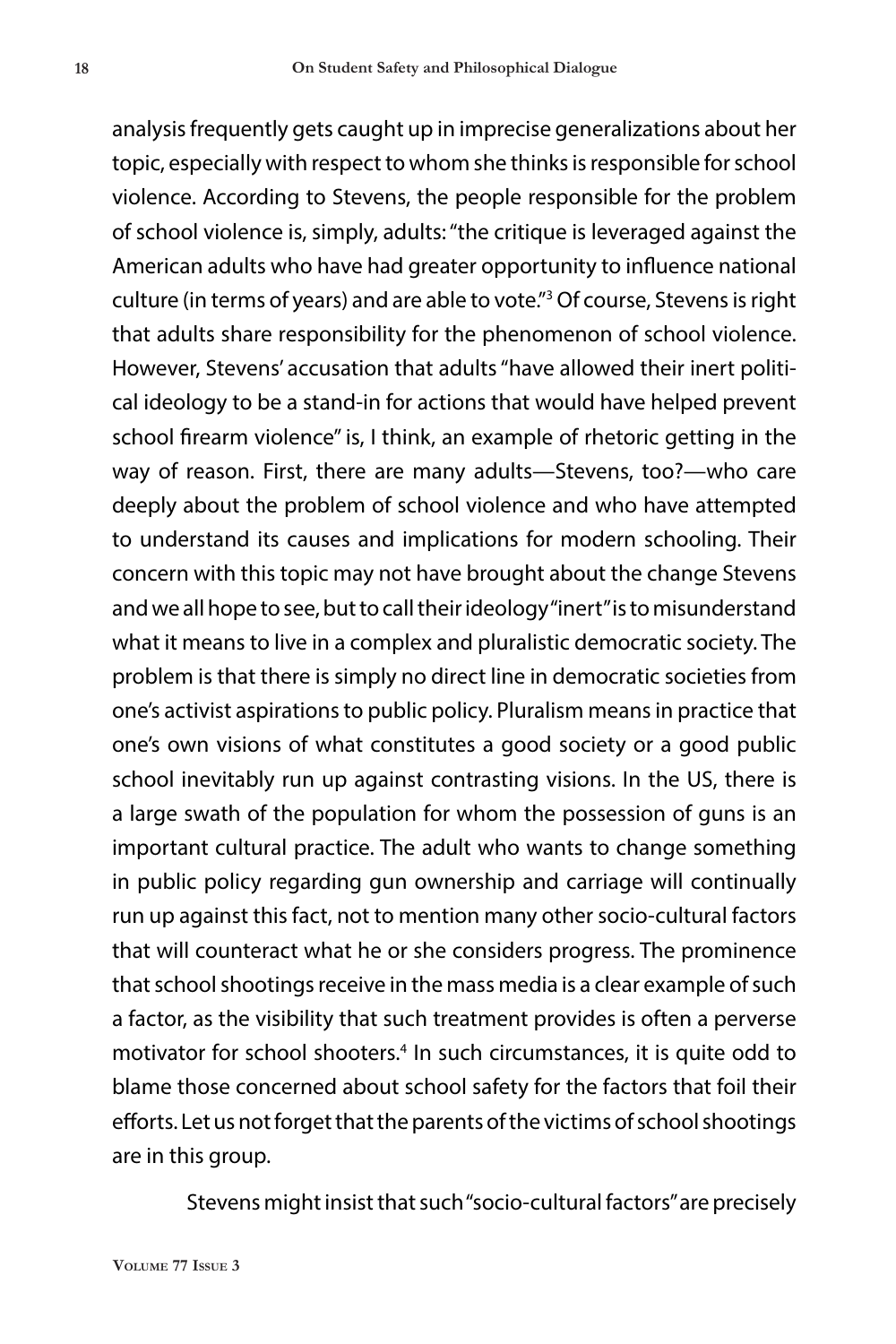the things that adults should have changed before things got this bad. The problem, however, is that it is hard to know what to do about them, especially in advance. Consider the media example just given. What should "adults" do exactly about the prominence of school shootings in the media? Should they forbid media outlets from covering shootings? Should we hold "adults" accountable for not having foreseen the mass media's potential influence on student safety? This is also an odd sort of expectation. After all, such factors, including the phenomenon of school violence itself, are often part of very large and powerful historical processes, over which individuals or "adults" have little control, at least in any straightforward sense. Placing the blame simply on "adults" thus distracts from the deeper culprits of social malaise.

This brings me to the second point that Stevens' analysis overlooks. What Stevens' plea seems to have missed is that we are actually living in a time of great enthusiasm towards implementing measures to improve school safety. The problem is not inertia in school safety policy, but rather the explosive accumulation of safety measures—from surveillance cameras and metal detectors to regular lockdown drills and shooter training programs for teachers—that have steadily transformed the character of many American public schools. The productive question in this context, which Stevens does not pose, is which measures are the right ones for preserving the integrity of students' education in the face of school violence. What happens to students' educational experience when surveillance cameras are introduced into schools? How might armed teachers influence the quality of democratic learning that occurs in schools? Are windowless classrooms the right way to shore up defenses against a school shooter? How can educators provide the requisite psychological care to "at risk" students without labeling them in a damaging way? It seems to me that critiques like Stevens' that remain vague on important questions like these—questions that require subtle and fine-grained ethical analysis—are actually examples of the kind of idleness that Stevens laments.

In making these two criticisms, I do not mean to say that Stevens'